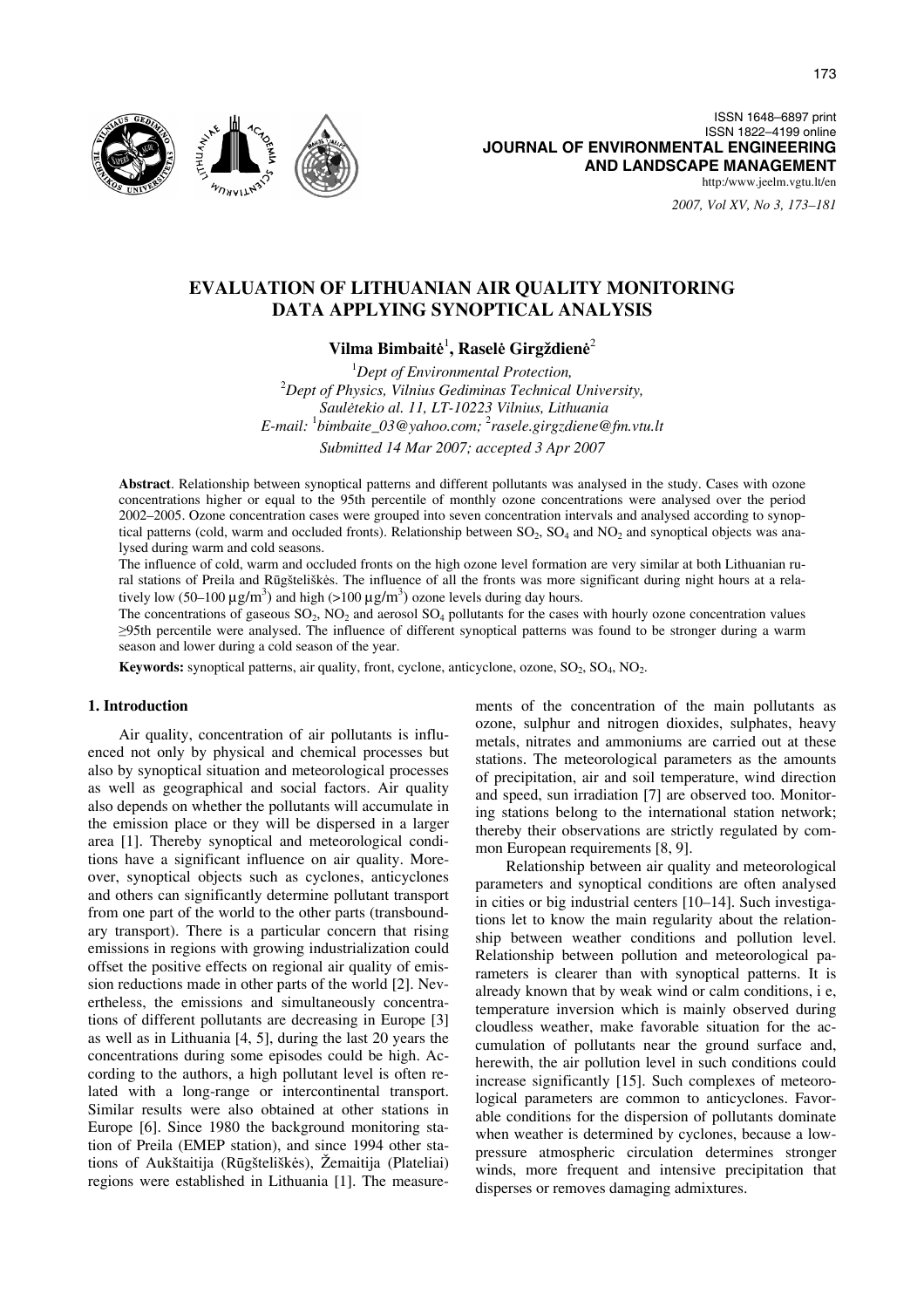The formation of synoptical patterns is very complex and difficult. During the passage of any synoptical pattern regional meteorological conditions change rapidly [16, 17], especially in the case of fronts. During the passage of a cold front (transition zone where a cold air mass replaces a warmer air mass) temperatures can drop by more than 15 degrees within the first hour. When a warm front (transition zone where a warm air mass replaces a cold air mass) passes, the temperature rises, and the air becomes more humid. Within the passage of an occluded (occlusion) front (when a cold front overtakes a warm front in the developing cyclone) changes can occur in temperature, dew point temperature and wind direction. Anticyclone is a region of a high atmospheric pressure, whereas cyclone is atmospheric pressure distribution in which there is a low central pressure relative to the surrounding pressure [16]. These pressure systems also determine the specific meteorological conditions.

The aim of this study is to evaluate statistically the relationship between concentrations of air pollutants – ozone, sulphur oxides and nitrogen dioxide – and synoptical patterns (fronts, cyclones, anticyclones).

#### **2. Methodology of the investigation**

# **2.1. Data basis**

The data basis from two background stations – Preila and Rūgšteliškės – was taken for the analysis. The station of Preila  $(55^022' \text{ N}$  and  $21^002' \text{ E})$  is located in West Lithuania on the coast of the Baltic Sea, on the Curonian Spit. Rūgšteliškės environmental monitoring station is situated in Aukštaitija region in East Lithuania  $(55°26'N$  and  $26°04'E)$  and surrounded by forests. The distance between these two stations is about 350 km. Both stations are located far from local pollution sources.

The hourly ozone concentration data from both environmental monitoring stations were chosen for the period of four years – from 2002 to 2005. The synoptical information was obtained from the regional synoptical maps. These maps were studied and taken from the Lithuanian Hydrometeorological Service. Data about synoptical patterns, such as cyclones, anticyclones, warm, cold and occluded fronts, were collected. As in the regional synoptical maps only meteorological stations are marked, the nearest stations to the monitoring stations of Preila and Rūgšteliškės were chosen – Klaipėda and Utena stations, according to that the synoptical situation was estimated.

Meteorological parameters as wind speed and direction, air temperature and amounts of precipitation were obtained from Preila and Rūgšteliškės stations.

Pollutant data of sulphur dioxides  $(SO<sub>2</sub>)$ , sulphate  $(SO<sub>4</sub>)$  and nitrogen dioxide  $(NO<sub>2</sub>)$  were analysed from Preila station for the period 2002–2004. SO<sub>2</sub>, SO<sub>4</sub>, NO<sub>2</sub> 24-hour averaged concentration data were taken from the official website of EMEP (Co-operative Programme for Monitoring and Evaluation of the Long-range Transmission of Air Pollutants in Europe) [18].

#### **2.2. Methodology**

Preila and Rūgšteliškės stations were chosen in order to compare the relationship between the highest pollution level and synoptical patterns as well as meteorological parameters in the Lithuanian regions with different background. As the distance between these stations is about 350 km, it is obvious that different synoptical and meteorological conditions can affect air quality in the surroundings of these stations at the same time.

Hourly ozone concentration data and their percentiles were chosen as the baseline for analysis. The  $95<sup>th</sup>$ percentiles of ozone concentrations were calculated for separate months. Such concentrations  $(≥95<sup>th</sup>$  percentile) were chosen in order to expand the amount of data suitable for further analysis. For the first step, the days with ozone concentration equal to or higher than the  $95<sup>th</sup>$  percentile were selected for further analysis. As the amount of data after such sorting was still very large, an additional essential criterion was chosen to select final ozone data for further investigation: the ozone hourly value ≥95th percentile should be measured four and more hours per day.

Synoptical data were analysed only according to the date and time of already chosen ozone concentration cases. The same principle was applied for the meteorological data from both stations as well.

Daily concentration data for the other pollutants  $(SO_2, SO_4, NO_2)$  were also selected according to the ozone concentration case dates, i e, for the same days independent of the concentration of these pollutants.

Synoptical data of the analysed period (2002–2005) were grouped into five main groups – cases when cyclone, anticyclone and front (warm, cold, occlusion) activity was determined. Then episodes with a different type of atmospheric circulation were analysed separately. In order to exclude seasonal ozone variations the ozone concentrations were grouped into seven intervals every 10 μg/m<sup>3</sup> from 50 to 120 μg/m<sup>3</sup> and above. Data from both stations were analysed and compared.

Data of the other pollutants  $(SO_2, SO_4, NO_2)$  were also grouped according to synoptical patterns and analysed for the whole period 2002–2004. The averaged pollutant concentrations during the event were compared with the monthly average.

# **3. Results**

In pursuance of the above-mentioned criteria, the number of cases, acceptable for further investigation, was determined. A different number of appropriate events during separate years was found in both stations of Preila and Rūgšteliškės (Table 1).

**Table 1**. Number of analysed events at the background stations in Lithuania in 2002–2005

| <b>Station</b> | 2002 | 2003 | 2004 | 2005           |
|----------------|------|------|------|----------------|
| Preila         | 66   | 66   | 67   | 86             |
| Rūgšteliškės   | 84   | ິ    | 0۹   | O <sub>7</sub> |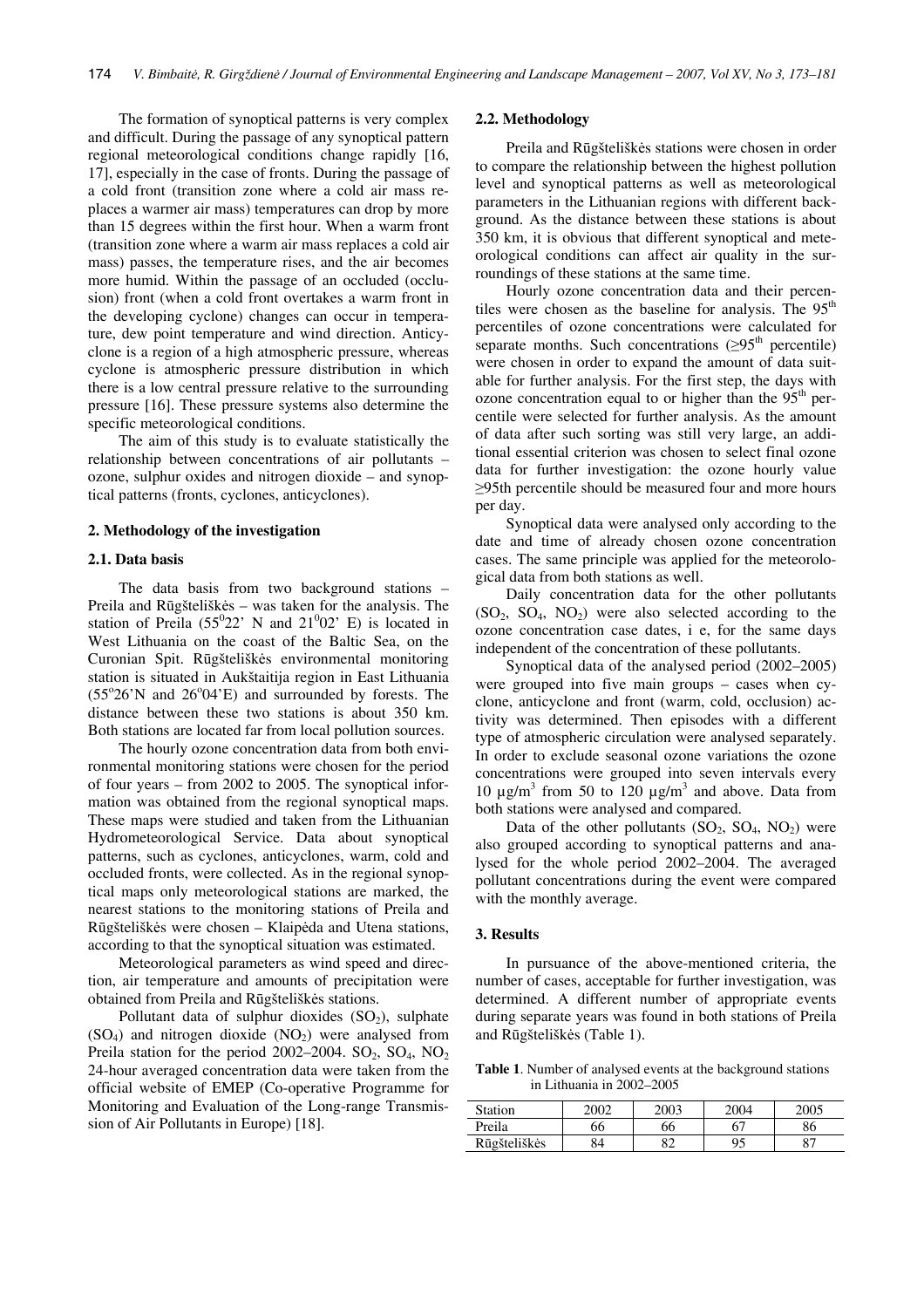|            | 2002                 |       |      | 2003                 |       |                | 2004                 |       |      | 2005                 |       |        |
|------------|----------------------|-------|------|----------------------|-------|----------------|----------------------|-------|------|----------------------|-------|--------|
| Month      | 95th per-<br>centile | Max   | Case | 95th per-<br>centile | Max   | Case           | 95th per-<br>centile | Max   | Case | 95th per-<br>centile | Max   | Case   |
| Jan        | 71,8                 | 78,4  | 7    | 70,3                 | 78,8  | 6              | 68,2                 | 75,1  | 6    | 75,14                | 81,5  | 6      |
| Feb        | 77,3                 | 81,7  | 6    | 93,5                 | 102,5 | 5              | 78,5                 | 83,8  | 7    | 88,0                 | 97,6  | 8      |
| March      | 83,6                 | 97,6  | 5    | 103,8                | 136,1 | 5              | 93,7                 | 104,6 | 5    | 112,8                | 148,4 | 5      |
| April      | 105,5                | 118,5 | 4    | 110,4                | 145,7 | 8              | 101,6                | 129,2 | 5    | 107,9                | 147,3 | 8      |
| May        | 104.4                | 107,6 | 4    | 105.4                | 119,0 | 6              | 105.0                | 119,8 | 6    | 113,1                | 138,6 | 8      |
| June       | 102,2                | 136,7 | 3    | 102,2                | 137,2 | 6              | 106.4                | 113,9 | 5    | 108,0                | 158,0 | 6      |
| July       | 102,2                | 127,0 | 7    | 86,5                 | 93,6  | $\overline{2}$ | 94,9                 | 114.0 | 6    | 113,7                | 134,4 | 7      |
| Aug        | 106.9                | 143,7 | 4    | 88,7                 | 108.2 | 4              | 98,2                 | 124.6 | 5    | 96,14                | 134.8 | 9      |
| Sept       | 91,4                 | 122,0 | 8    | 93,6                 | 142,4 | 5              | 95,3                 | 106.4 | 6    | 88,6                 | 113,3 | $\tau$ |
| Oct        | 60,5                 | 62,7  | 4    | 62,8                 | 67,7  | 7              | 67,6                 | 77,0  | 5    | 107,8                | 118,4 | 7      |
| <b>Nov</b> | 57,4                 | 64,9  | 7    | 51,2                 | 66,0  | 7              | 75,4                 | 87,9  | 5    | 73,1                 | 95,9  | 7      |
| Dec        | 66,4                 | 71,9  | 7    | 63,5                 | 67,6  | 5              | 72,20                | 74,80 | 6    | 64.10                | 67,6  | 8      |

**Table 2.** The 95th percentile and maximum of ozone concentration in μg/m3 and the number of selected cases at Preila station in 2002–2005

**Table 3.** The 95th percentile and maximum of ozone concentration in μg/m3 and the number of selected cases at Rūgšteliškės station in 2002–2005

|            | 2002                 |       |      | 2003                 |       |      | 2004                 |       |      | 2005                 |       |      |
|------------|----------------------|-------|------|----------------------|-------|------|----------------------|-------|------|----------------------|-------|------|
| Month      | 95th per-<br>centile | Max   | Case | 95th per-<br>centile | Max   | Case | 95th per-<br>centile | Max   | Case | 95th per-<br>centile | Max   | Case |
| Jan        | 65,4                 | 79,3  | 9    | 68,6                 | 74,8  | 11   | 54,6                 | 57,4  | 10   | 71,9                 | 79,0  | 8    |
| Feb        | 66,4                 | 71,8  | 8    | 80.8                 | 89.0  | 6    | 87,0                 | 91,5  | 9    | 76,5                 | 88,8  | 4    |
| March      | 81,4                 | 91,1  | 7    | 113,2                | 132,3 | 8    | 98,8                 | 110,1 | 7    | 122,0                | 144,2 | 5    |
| April      | 114,6                | 132,2 | 6    | 116,2                | 137,2 | 8    | 108,9                | 124,7 | 6    | 127,5                | 168,8 |      |
| May        | 108,5                | 123,4 | 6    | 101,7                | 119,1 | 7    | 107,0                | 121,5 | 8    | 114,9                | 166.8 | 8    |
| June       | 92,9                 | 100.5 | 7    | 92,0                 | 118,2 | 3    | 101.9                | 108.5 | 7    | 97,2                 | 114,9 | 5    |
| July       | 102,4                | 142,7 | 7    | 83,8                 | 96,0  | 5    | 91,6                 | 96,7  | 9    | 93,3                 | 117,5 | 6    |
| Aug        | 117,0                | 165,2 | 6    | 73,9                 | 84,7  | 5.   | 89,6                 | 114,7 | 7    | 95,7                 | 113,5 | 8    |
| Sept       | 90,9                 | 116,3 | 8    | 74,7                 | 91,8  | 6    | 78,8                 | 98,1  | 8    | 99,1                 | 122,2 | 10   |
| Oct        | 60,8                 | 68,7  | 6    | 56,4                 | 59,5  | 6    | 67,3                 | 87,7  | 10   | 74,8                 | 92,7  | 7    |
| <b>Nov</b> | 54,6                 | 65,3  | 6    | 47,7                 | 52,6  | 9    | 68,4                 | 82,6  | 5    | 59,6                 | 78,5  | 10   |
| Dec        | 61,7                 | 66,7  | 6    | 59,8                 | 64,5  | 8    | 72,0                 | 81,7  | 9    | 60,0                 | 64,5  | 9    |

It should be noted that the number of cases was found to be different not only during years but separate months as well. Moreover, their number was different comparing both stations (Tables 2, 3). This could be explained by particular geographical conditions, as the stations are located at a distance of 300 km from each other. Rather often the eastern and western parts of Lithuania are influenced by different synoptical situations. The  $95<sup>th</sup>$ percentiles of ozone value during separate months were calculated (Tables 2, 3).

On the average, the distribution between days with cyclones and anticyclones in Lithuania is 60 and 40 % during the year, respectively [19]. The results of the assessment of synoptical situation during our investigation, when ozone concentrations were higher than the 95<sup>th</sup> percentile, show that 152 (43,7 %) cases with the influence of anticyclonic circulation and 196 (56,3 %) cases with cyclonic circulation were observed at Rugšteliškės station during the analysed period 2002–2005. 123  $(41, 1\%)$  cases with the influence of anticyclonic circulation and 176 (58,9 %) cases with cyclonic circulation were found in Preila station during the same period.

Frontal circulation is the main factor that influences and, it could be even said, forms the weather conditions in Lithuania. In the investigations [12, 15, 20, 21] the influence of fronts on the concentrations of ozone and other pollutants like  $NO<sub>2</sub>$  was demonstrated. For this reason, we analysed which influence could have different front's patterns on the pollutant level at the background stations. 46 (13 %) cases were found with a warm front, 68 (19,5 %) cases – with a cold front and 41 (11,7 %) case – with an occluded front at Rugšteliškės station during the period 2002–2005 when ozone concentrations were higher than the 95<sup>th</sup> percentile. Close results were found at Preila station: 46 (15 %) cases with a warm front, 57 (19 %) cases with a cold front and 51 (17 %) case with an occluded front during the period 2002–2005.

It is known [22] that the highest ozone concentrations are observed mostly during day hours because ozone variations have a diurnal course. However, sometimes the highest ozone level is measured not in the afternoon but during night hours. Mostly it occurs during the passage of cold or warm fronts. It was evaluated that the distribution of cases with ozone concentration equal to or higher than the  $95<sup>th</sup>$  percentile during the daytime  $(8 a m - 8 p m)$  and at night  $(8 p m - 8 a m)$  at both stations over the investigated period.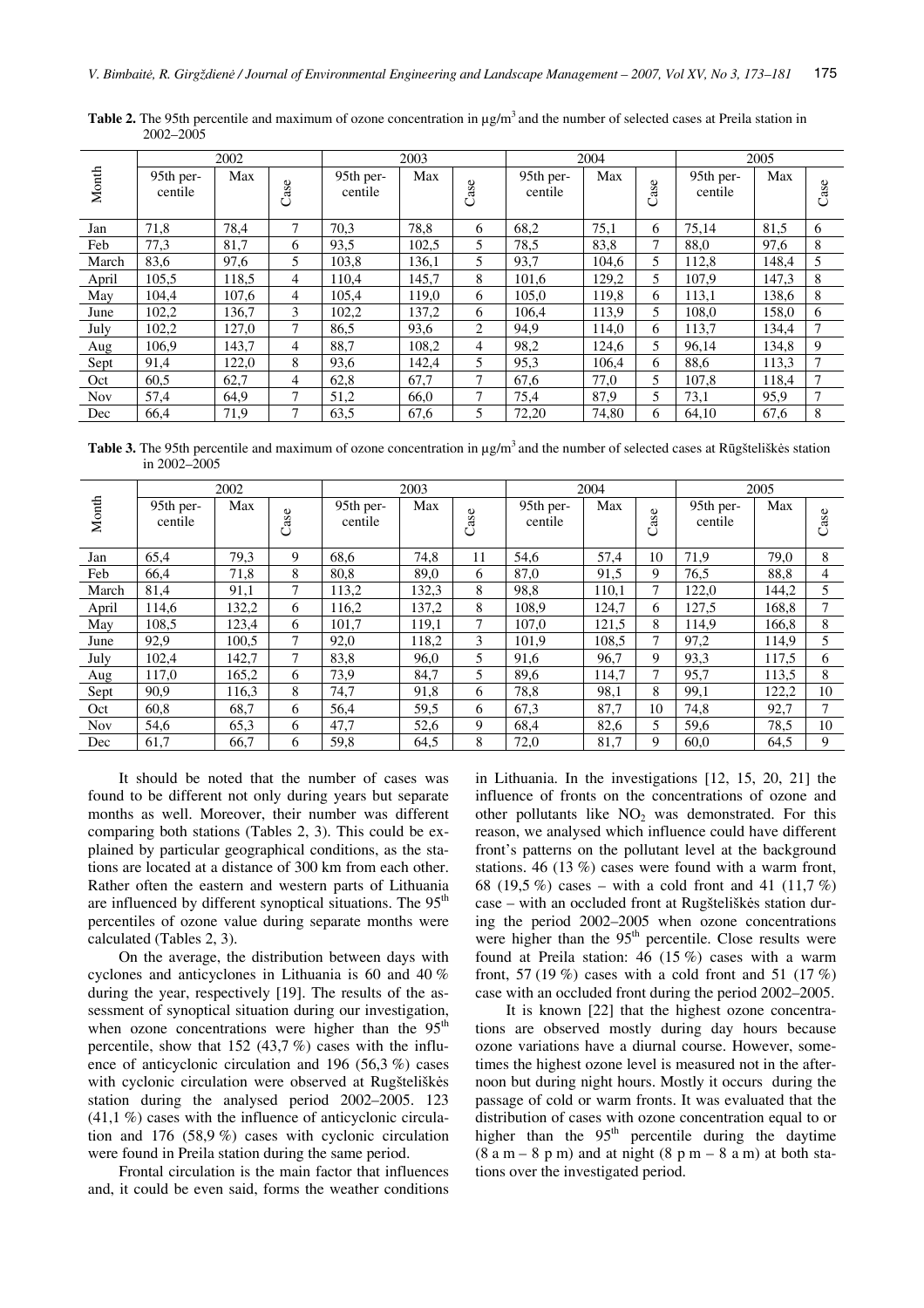#### **3.1. O3 concentrations during a cold front**

The obtained results show that 50 % of cases with maximum ozone concentration in the interval  $50-70 \mu g/m<sup>3</sup>$ at the monitoring station of Preila were determined during night hours (Fig 1). These values are typical especially during October and December when cyclonic circulation is very frequent. At Rūgšteliškės monitoring station the situation is very similar – only 6 from 13 cases happened during the night time. Also, they were determined during the cold seasons (October – February).

More cases with the concentration level in the interval 50–70  $\mu$ g/m<sup>3</sup> were found at Rūgšteliškės station than at Preila station, 6 and 13 cases, respectively.



**Fig 1**. Distribution of cases with **cold front** at different ozone concentration intervals in Preila and Rūgšteliškės during day and night hours

During a cold front in both stations of Preila and Rūgšteliškės ozone concentrations in the interval 70,1–  $80 \mu g/m<sup>3</sup>$  were more frequent during night hours. In Preila there were 6 cases from 7, and in Rūgšteliškės – 4 from 6 cases. In Preila all these cases in the interval 70,1– 80 μg/m<sup>3</sup> were determined during cold seasons (October– February except November). In Rūgšteliškės only 50 % of cases occurred during cold months, while the others were determined during August and September.

In the interval  $80,1-90 \mu g/m^3$  at Preila station 2 from five cases of extreme ozone concentrations were determined during night hours, whereas in Rūgšteliškės 6 from 11 cases were ascertained during these hours. It could be said that all the cases in Preila were during a cold period of the year. Whereas in Rūgšteliškės such ozone concentrations were mainly determined during September and October, but there were also cases in July, August and February. The ozone interval  $80,1-90 \mu g/m^3$  was associated with a cold front more often in Rūgšteliškės than in Preila, 11 and 5 cases, respectively.

4 from 7 cases of ozone concentrations in the interval 90.1–100  $\mu$ g/m<sup>3</sup> in Preila, and 6 from 12 cases in Rūgšteliškės were determined during the night. No monthly or seasonal distribution of these cases was observed in both stations, i e, they could be noticed every month. A cold front determines ozone concentrations in the interval  $90,1-100 \mu g/m^3$  for 7 cases in Preila, and for 12 cases in Rūgšteliškės.

In Preila extreme ozone concentrations during a cold front in the interval  $100,1-110 \mu g/m^3$  were mainly distributed during evening and night hours – 8 cases from 13. Whereas at Rūgšteliškės monitoring station only 3 from 7 cases were determined during night hours.

Talking about the observed ozone values in this interval's during separate months it could be mentioned that they were mainly determined during a warm season. It could be unusual to take October as a warm season, because normally it is already a cold season, but such a situation was ascertained during October of 2005. In September and October of 2005 a temperature anomaly was observed, it was higher than a long-term monthly average value.

In contrast to the above mentioned cases, the extreme ozone concentrations (interval  $110,1-120 \mu g/m^3$ ) related with a cold front at both stations were determined mostly in the daytime. 4 from 7 cases were ascertained in Preila, and 6 from 11 cases – in Rūgšteliškės. If we take the condition that October of 2005 was a month of a warm season (because of the temperature anomaly described above), then the cases of maximum ozone concentrations in the interval  $110,1-120$   $\mu$ g/m<sup>3</sup> were determined during a warm season. It should be noted that more cases with a cold front were ascertained in Rūgšteliškės than in Preila – respectively, 11 and 7.

Extreme ozone concentrations were determined both at Preila and Rūgšteliškės monitoring stations during afternoon hours and during a warm season. 10 cases with concentrations above  $120 \text{ }\mu\text{g/m}^3$  were determined in Preila, and 8 ones – in Rūgšteliškės.

# **3.2. O3 concentrations during a warm front**

In the interval  $50-70 \mu g/m^3$  5 from 10 cases of ozone concentrations  $\geq 95$ <sup>th</sup> percentile were determined during night hours at the passage of a warm front at Preila monitoring station. 9 from 19 cases occurred during night hours at Rūgšteliškės station. Seasonal distribution of cases is very clear – all of them were ascertained during a cold season. In the interval  $50-70 \mu g/m^3$  19 cases were found in Rūgšteliškės and 10 ones in Preila during the passage of a warm front.

In the interval  $70,1-80 \mu g/m^3$  during night hours 2 cases from 5 of ozone concentrations were determined in Preila, and 1 from 6 cases – in Rūgšteliškės. Distribution of cases between seasons is uneven at both stations. In Preila all of them were ascertained during October and December, at that time in Rūgšteliškės 1 case was found in August, and others – during a cold season.

At both monitoring stations of Preila and Rūgšteliškės the same number of cases with ozone concentrations in the interval  $80,1-100 \mu g/m^3$  was ascertained (Fig 2). Moreover, 3 from 5 of these cases were determined during night hours at both stations. Seasonal distribution of ozone concentration cases during a warm front in the interval  $80,1-100 \mu g/m^3$  can't be dated only to cold or warm seasons. There were cases in both of them.

In the interval  $100,1-110 \mu g/m^3$  7 from 10 cases of ozone concentrations were determined in Preila during night hours, whereas in Rūgšteliškės all the cases were ascertained during day hours (Fig 2). At both monitoring stations the cases with the ozone concentrations in the analysed interval were determined during a warm season.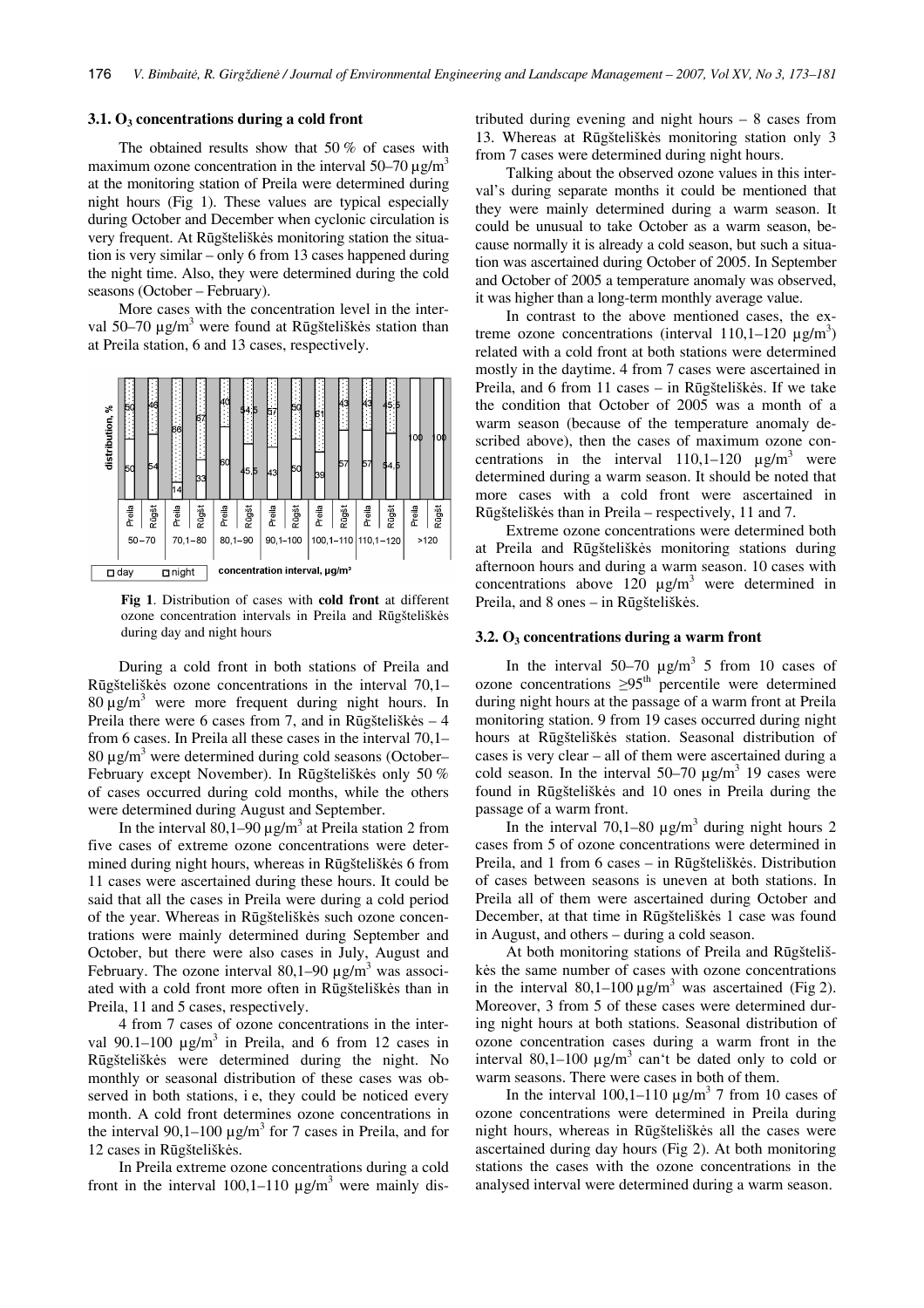

**Fig 2.** Distribution of cases with **warm front** at different ozone concentration intervals in Preila and Rūgšteliškės during day and night hours

It should be noted that there were more cases in Preila (10 cases) than in Rūgšteliškės (4 cases).

During the passage of a warm front in the interval 110,1–120 μg/m<sup>3</sup> of ozone concentrations the biggest part of cases was estimated during the daytime at both monitoring stations of Preila and Rūgšteliškės (Fig 2). Only at Preila station two cases were ascertained in the morning hours. Seasonal distribution of the cases in this interval is analogous at both stations – most cases were ascertained during a warm season.

Hourly distribution of the cases with ozone concentrations  $>120 \mu g/m^3$  was during day hours, and in more concrete afternoon hours both at Preila and Rūgšteliškės monitoring stations. The seasonality of the cases during a warm front in Preila and Rūgšteliškės is comparable and was ascertained during spring and summer months.

#### **3.3. O3 concentrations during an occluded front**

The formation of an occluded front is a much more complex phenomenon than that of a cold or warm fronts. An occluded front joins a cold and warm frontal surfaces. Moreover, an occluded front could be cold or warm, depending on the distribution of cold and warm air in it. In this study an occluded front was analysed as a one-type system.



**Fig 3.** Distribution of cases with **occluded front** at different ozone concentration intervals in Preila and Rūgšteliškės during day and night hours

In the interval  $50-70 \mu g/m^3$  ozone concentrations both at Preila and Rūgšteliškės monitoring stations were

ascertained at night (Fig 3). All the cases during the passage of an occluded front in Rūgšteliškės were determined at night, and in Preila – 9 cases from 13. Moreover, all the cases at both stations were estimated during a cold season.

During the passage of an occluded front the ozone concentration cases in the interval  $70,1-80 \mu g/m^3$  were estimated mainly at night at both analysed stations (Fig 3). 10 cases from 11 were found in Preila, and 6 cases from 11 were ascertained in Rūgšteliškės at night. All the cases with an occluded front in this interval were determined during cold seasons, i e in winter and autumn.

The ozone concentration interval  $80,1-90 \mu g/m^3$  was joined with the interval  $90,1-100 \mu g/m^3$  because of very scarce data, it was only two cases at Preila station. In the interval 80,1–100  $\mu$ g/m<sup>3</sup> the situation is different from the other two intervals mentioned above. Firstly, here the cases are mainly distributed during the daytime – 4 from 5 cases in Preila, and 5 from 9 cases in Rūgšteliškės. Also, in this interval the distribution between seasons aren't so clear, and it could be said that the ozone concentrations in the interval 80,1–100  $\mu$ g/m<sup>3</sup> determined by an occluded front are possible during every season except spring.

The seasonal distribution in the interval 100,1– 110 μg/m<sup>3</sup> of ozone concentrations is very definite – all the cases are ascertained during a warm season. The hourly distribution is different at Preila and Rūgšteliškės monitoring stations. 6 from 9 cases in Preila were ascertained during night hours, whereas in Rūgšteliškės – only 3 cases from 11 (Fig 3).

The ozone concentrations in the interval 110,1–  $120 \mu g/m^3$  were estimated during a warm season. The hourly distribution of the cases differs at the stations. 5 from 10 cases were ascertained at night in Preila, and in Rūgšteliškės all the 11 cases were estimated during day hours.

The extreme ozone concentrations  $>120 \mu g/m^3$  both at Preila and Rūgšteliškės monitoring stations were determined during afternoon hours and during a warm season. 10 cases were assigned to Preila, and 6 ones – to Rūgšteliškės.

# 3.4. Influence of synoptical patterns on NO<sub>2</sub>, SO<sub>2</sub> and **SO4 concentrations at Preila monitoring station**

Concentrations of the chemical compounds were estimated according to the obtained results of the ozone level during synoptic patterns, i e, analysis was made only in the days when ozone concentration was higher than the  $95<sup>th</sup>$  percentile of appropriate months. Consequently, these concentrations were not necessarily extremes. The investigation was made for  $NO<sub>2</sub>$ ,  $SO<sub>2</sub>$  and SO4 during separate seasons. The pollutant concentration average during a particular synoptical pattern over a separate month was calculated and compared with the threeyear monthly average. The difference was expressed as percentage.

During a cold season in major cases  $SO<sub>2</sub>$  concentrations did not exceed the three-year monthly mean (Fig 4). Only in the cases of a given occluded (occlusion) front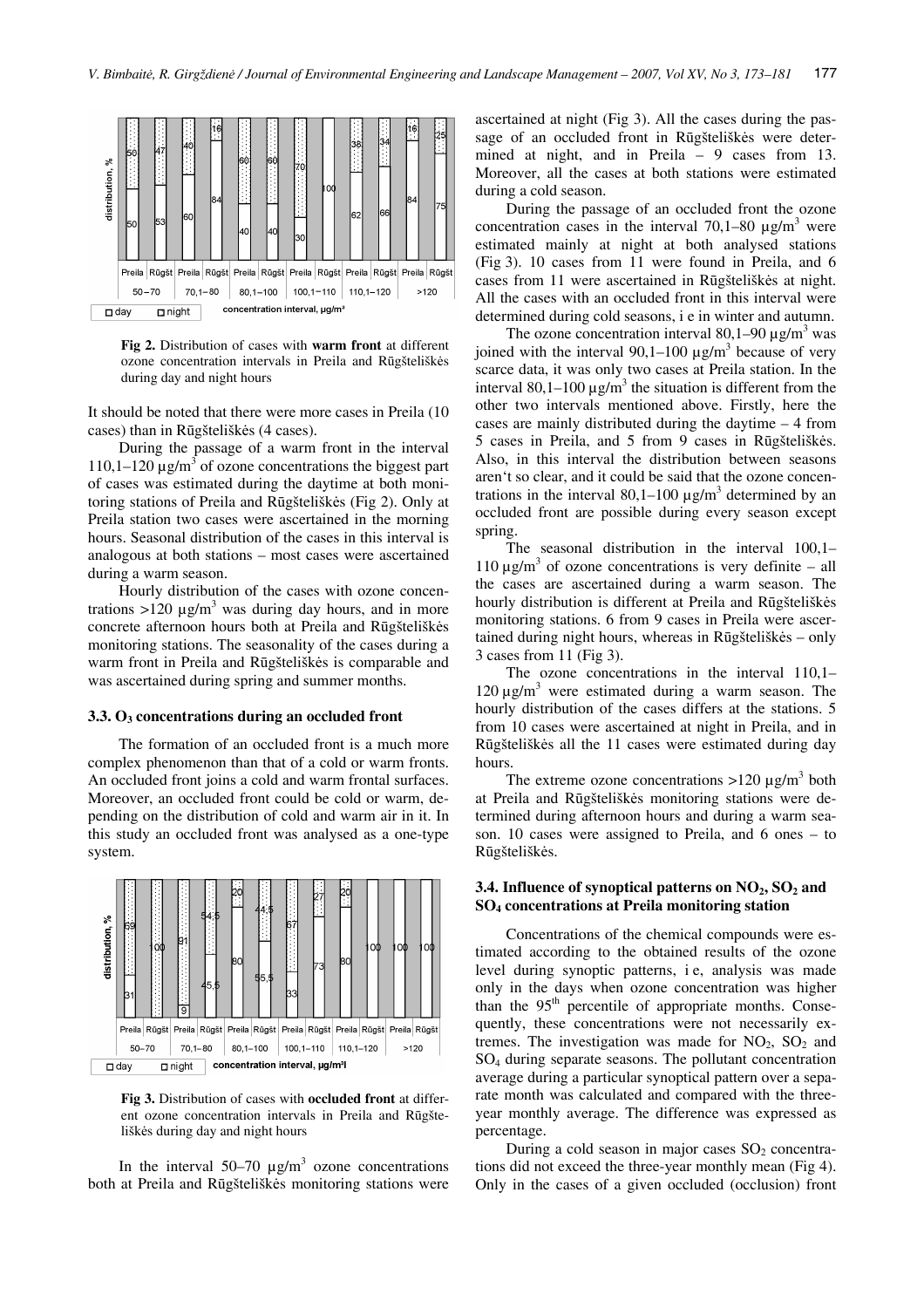and anticyclone they were substantially higher during some months. In the case of a cold front and cyclone a positive deviation from the monthly mean was insignificant, and at a given warm front in all the analysed cases  $SO<sub>2</sub>$  concentration level didn't exceed the monthly average (Fig 4).

It should be noted that an opposite situation was observed during a warm period, i e, in April – September. SO2 concentration levels in a greater part of cases were higher than the three-year monthly average during a warm season. During the passage of a cyclone and anticyclone this tendency was determined even during 5 from 6 months (Fig 5). In the cases with cold and warm fronts  $SO<sub>2</sub>$  concentrations higher than the monthly mean were determined, respectively during 3 and 4 from 6 months.

A similar  $NO<sub>2</sub>$  situation to  $SO<sub>2</sub>$  concentration distribution was observed during cold and warm seasons. During a cold season  $NO<sub>2</sub>$  concentration level in most cases, when the ozone level was high, did not exceed the threeyear monthly mean (Fig 6). As in the cases with  $SO_2$ , the concentration levels of  $NO<sub>2</sub>$  during a warm season were higher than the three-year monthly mean. At a given cyclone and anticyclone  $NO<sub>2</sub>$  concentration levels are higher than the monthly mean during the whole warm season (Fig 7). It should be mentioned that  $NO<sub>2</sub>$  concentrations exceed the three-year monthly average in August for all the cases with the analysed synoptical patterns.

Simultaneous increase of ozone and other gaseous pollutant concentrations under anticyclone conditions over a warm period maybe partly could be explained by existing favorable conditions of photochemical ozone formation with increased emission of other pollutants. Over a cold period a high ozone level was observed only at low  $SO_2$  as well as  $NO_2$  concentrations, i.e., under comparatively clean conditions when other gaseous pollutants do not decay in ozone. This proposition was proved analysing the behavior of  $SO_4$ , the main part of the aerosol, during the episodes with a high ozone concentration and appropriate synoptical conditions.



**Fig 4.** Difference between SO<sub>2</sub> three-year monthly average and average concentration during cold season at Preila background station



months

**Fig 5.** Difference between SO<sub>2</sub> three-year monthly average and average concentration during warm season at Preila background station



Fig 6. Difference between NO<sub>2</sub> three-year monthly average and average concentration during cold season at Preila background station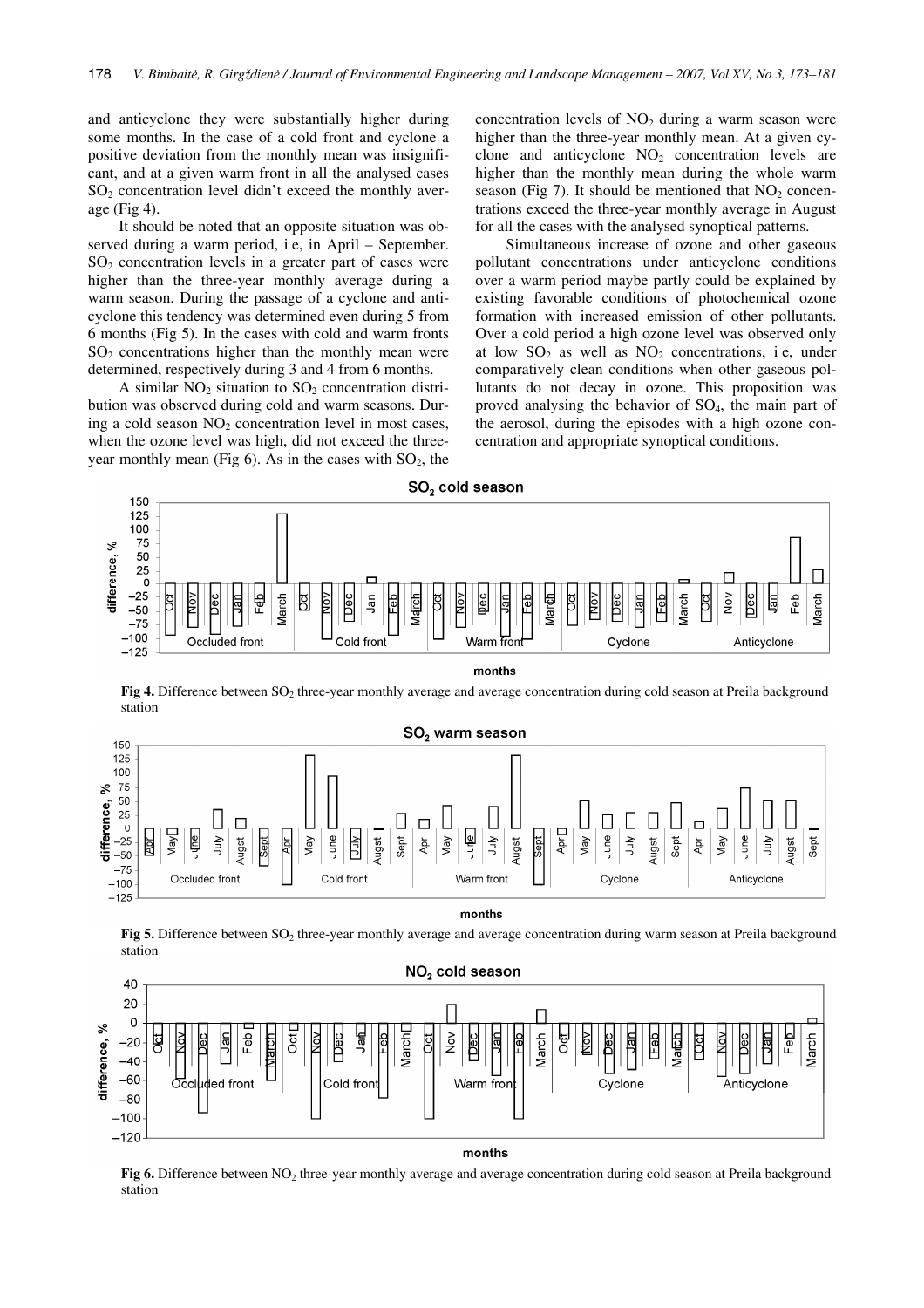

**Fig 7.** Difference between NO<sub>2</sub> three-year monthly average and average concentration during warm season at Preila background station



**Fig 8.** Difference between SO<sub>4</sub> three-year monthly average and average concentration during cold season at Preila background station



**Fig 9.** Difference between SO<sub>4</sub> three-year monthly average and average concentration during warm season at Preila background station

Distribution of  $SO_4$  concentration levels during a cold and warm season was very similar to that determined for  $SO_2$  and  $NO_2$  concentrations. In most cases  $SO_4$  concentration levels did not exceed the three-year monthly average during a cold season. In cases with a given anticyclone the concentration levels were higher than the monthly mean during 3 from 6 months. In addition, it should be mentioned that  $SO_4$  concentrations in March exceeded the monthly mean in cases with all the synoptical patterns except a warm front (Fig 8).

The majority of the analysed  $SO<sub>4</sub>$  concentration level cases during a warm season exceeded the three-year monthly average (Fig 9). During the passage of a cyclone and anticyclone the concentrations were higher than the monthly mean during all the months of a warm season. It is important to emphasize that in May, June and August at all the given analysed synoptical patterns of this study the SO4 concentration levels were higher than or equal to the monthly mean.

#### **4. Conclusions**

1. The influence of cold, warm and occluded fronts on the high ozone level formation is very similar at both Lithuanian rural stations of Preila and Rūgšteliškės. The influence of all the fronts was more significant during night hours at relatively low ozone levels, and during daily hours at high ozone levels:

- the cold front influence was more significant during night hours at the ozone concentration interval 50–  $80 \mu g/m<sup>3</sup>$ , and during day hours at the ozone concentration of more than  $110 \mu g/m^3$ ;
- • the warm front influence was mostly established during day hours, especially at the ozone concentration level of 50–80  $\mu$ g/m<sup>3</sup> and more than 110  $\mu$ g/m<sup>3</sup> for Preila, and more than  $100 \mu g/m^3$  for Rugšteliškės;
- • the occluded front influence was clearly established during night hours at the ozone concentration inter-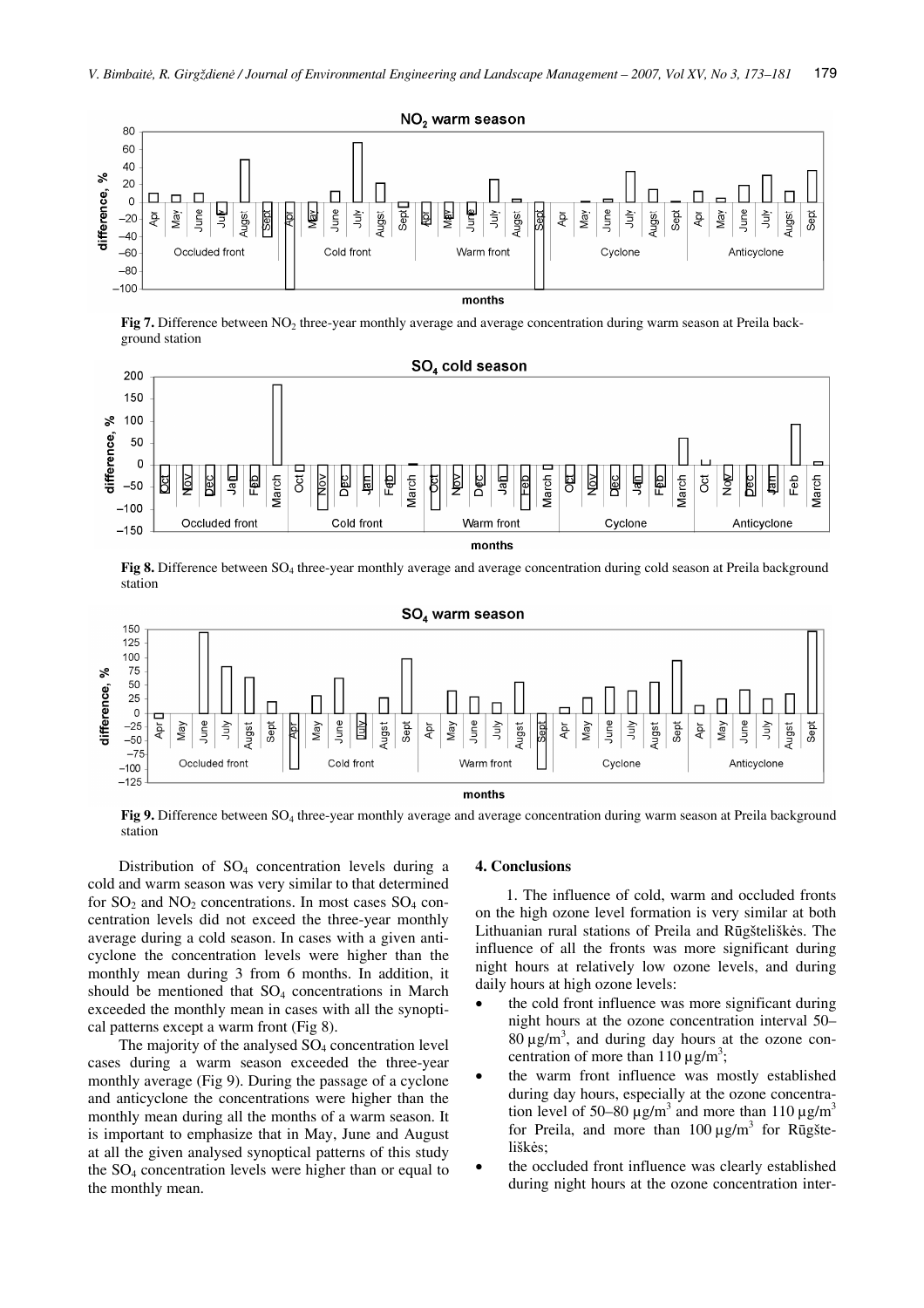val 50–80  $\mu$ g/m<sup>3</sup> and more than 110  $\mu$ g/m<sup>3</sup> during day hours.

2. The concentrations of  $SO_2$ ,  $NO_2$  and  $SO_4$  for the cases with ozone concentration hourly values ≥95th percentile and influenced by different synoptical patterns are higher than the three-year monthly average during a warm season of the year (from April to September).

3. The concentrations of  $SO_2$ ,  $NO_2$  and  $SO_4$  for the cases with ozone concentration hourly values ≥95th percentile and influenced by different synoptical patterns are lower than the three-year monthly average during a cold season of the year (from October to March).

#### **References**

- 1. Lietuvos Respublikos vyriausybė. Nutarimas Nr. 130 Dėl valstybinės aplinkos monitoringo 2005 – 2010 metų programos patvirtinimo, *Žin.,* Nr. 19-608, 2005 vasario 7 d.
- 2. STOHL, A.; TRICKL, T. Experimental evidence for trans-Atlantic transport of air pollution. *Newsletter of International Global Atmospheric Chemistry project*, No 24, August, 2001, p. 10–12.
- 3. VESTRENG, V. Review and revision. Emission data reported to CLRTAP. *EMEP/MSC-W Technical report 2003.* EMEP/MSC-W Note 1, 2003, p. 19.
- 4. ŠOPAUSKIENĖ, D.; JASINEVIČIENĖ, D. Time series and trends in atmospheric concentrations of sulphur and nitrogen dioxides in Lithuania in 1981-2001. *Environmental and Chemical Physics*, 2004, Vol 26, No 3, p. 100–108.
- 5. BYČENKIENĖ, S.; GIRGŽDIENĖ, R. Influence of air mass long-range transport on ozone concentration at Preila site (Lithuania). *Lithuanian Journal of Physics,* 2006, Vol 46, No 2, p. 251–259.
- 6. HJELLBREKKE, A.-G. Transboundary acidification, eutrophication and ground-level ozone in Europe. *EMEP Report 1/2004,* p. 56.
- 7. MASAITYTE, M.; RIMKUS, E. Meteorologiniai matavimai Lietuvoje 1777–2002 metais. *Geografijos metraštis*, 2002, XXXV(1–2), p. 307–321.
- 8. EMEP manual for sampling and chemical analysis. EMEP/CCC-Report 1/95, NILU, Kjeller, March 1996, p. 264.
- 9. Finnish Environment Institute, ICP IM Manual.Helsinki: SYKE, 1998, p. 236.
- 10. TANNER, P. A.; LAW, P. Effects of synoptic weather systems upon the air quality in an Asian megacity. *Water, Air and Soil Pollution*, May, 2002, Vol 136, No 1–4, p. 105–124.
- 11. LOKOSHCHENKO, M. A.; ELANSKY, N. F. Dynamics of surface-air pollution during the passage of a cold front. *Izvestiya Atmospheric and Oceanic Physics*, March, 2006, Vol 42, No 2, p. 148–155.
- 12. POWLEY, J. F. The impact of climate upon variation in air pollution using a synoptic climatological approach. *Dissertation Abstracts International*, 1991, Vol 52–09, Section: B, p. 4777.
- 13. SHANGEDOVA, M.; BURT, T. P.; DAVIES, T. D. Synoptic climatology of air pollution in Moscow. *Theoretical and Applied Climatology*, 1998, Vol 61, Iss 1/2, p. 85– 102.
- 14. ŠIMAITIS, R.; BALTRĖNAS, P. Oro teršalų koncentracija Vilniuje ir jos įtaka sveikatingumui. *Journal of Environmental Engineering and Landscape Management*  (Aplinkos inžinerija), 2002, X tomas, Nr. 1, p. Ia–If.
- 15. Aplinkos oro kokybės tyrimų pasyviaisiais sorbentais programos Panevėžio mieste ataskaita už 2005 m. (2004 08 31 sutartis Nr. 4F-49). Aplinkos apsaugos agentūra, Vilnius, 2005, p. 3.
- 16. RIMKUS, E. *Meteorologijos pagrindai.* Vilnius, 1998. p. 131.
- 17. KUNZ, H. ; SPETH, P. Variability of near-ground ozone concentrations during cold front passages : a possible effect of tropopause folding events. *Journal of Atmospheric Chemistry*, 1997, Vol 28, No 1–3, p. 77–95.
- 18. EMEP acidifying/eutrophying compounds, 2006. Available from Internet: <http://www.nilu.no/projects/ccc/emepdata.html>

19. BUKANTIS, A. *Lietuvos klimatas*. Vilnius, 1994, p. 22–39.

- 
- 20. CHANG, Y. S. Ground-level ozone and regional transport of air pollutants. *Journal of Applied Meteorology*, 1977, Vol 16, Iss 11, p. 1127–1136.
- 21. COMRIE, A. Ch. A Synoptic Climatology of Ozone Concentrations in the Forests of Pennsylvania. *Dissertation Abstracts International*, 1992, Vol 53-07, Section B, p. 3377.
- 22. GIRGŽDIENĖ, R.; GIRGŽDYS, A. Ozone Level at two EMEP Stations. *EUROTRAC-2: TOR-2 Annual* re*port 2000*, p. 77–82.

## **LIETUVOS ORO KOKYB**Ė**S STEB**Ė**SENOS DUOMEN**Ų Į**VERTINIMAS TAIKANT SINOPTIN**Ę **ANALIZ**Ę

#### **V. Bimbait**ė**, R. Girgždien**ė

# Santrauka

Sinoptinė situacija ir meteorologinės sąlygos turi įtakos atmosferos teršalų pasiskirstymui ir jų formavimosi sąlygoms troposferoje. Judant skirtingiems sinoptiniams dariniams keičiasi meteorologiniai aplinkos parametrai: oro temperatūra, vėjo kryptis ir greitis, kritulių kiekis ir kt., kartu kinta ir oro kokybė tam tikroje teritorijoje. Analizuojamas šilto, šalto ir okliuzijos frontų įtaka ekstremalioms ozono koncentracijoms Preilos ir Rūgšteliškių oro stebėsenos stotyse 2002–2005 m. Nagrinėjama SO2, NO2 ir SO4 koncentracijų pokyčiai Preiloje, esant didelėms ozono koncentracijoms slenkant frontams arba esant cikloninei ar anticikloninei cirkuliacijai 2002–2004 m. Analizei pasirinkti atvejai, kai ozono valandinės koncentracijos buvo didesnės arba lygios 95-ajam procentiliui. 95-asis procentilis skaičiuotas kiekvienam mėnesiui atskirai. Kitų teršalų koncentracijų priklausomybė nuo sinoptinių darinių nagrinėta tais pačiais atvejais kaip ir ozono koncentracijos. Atmosferos frontų įtaka sąlygiškai mažoms (50–100 µg/m<sup>3</sup>) ozono koncentracijoms buvo nustatyta didesnė nakties valandomis ir šaltuoju metų laiku tiek Preilos, tiek ir Rūgšteliškių stebėsenos stotyse. Kai ozono koncentracijos didesnės nei 100 μg/m<sup>3</sup>, abiejose stotyse reikšmingesnė frontų įtaka pastebėta dienos metu ir šiltuoju metų laiku. Abiejose stotyse šaltojo fronto įtaka ozono koncentracijoms nuo 50 iki 80 μg/m<sup>3</sup> didesnė naktį, o O<sub>3</sub> koncentracijoms nuo 110 μg/m<sup>3</sup> jo poveikis sustiprėja dienos metu. Judant šiltajam frontui, abiejose stotyse dienos metu vyrauja ozono koncentracijos intervalu